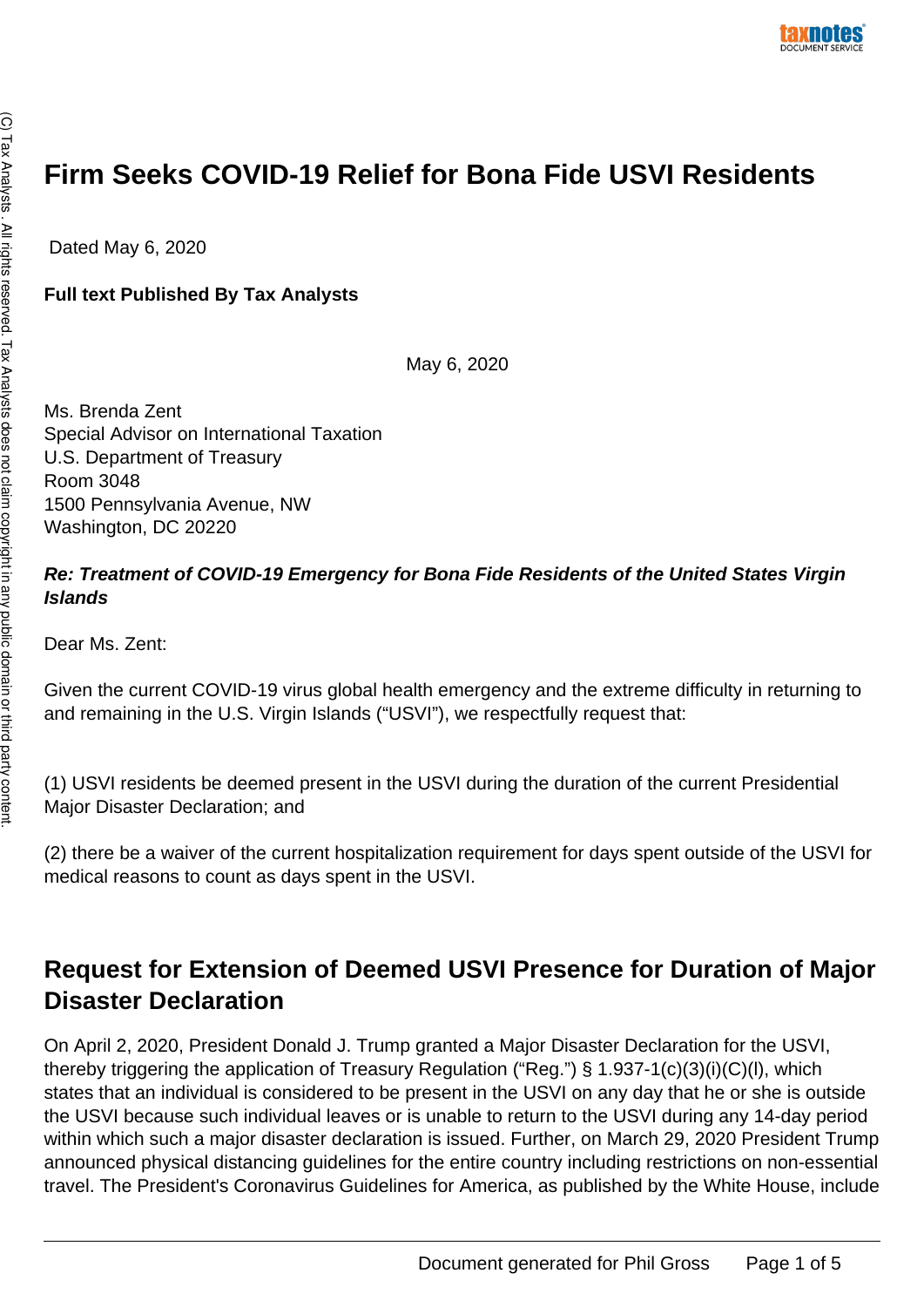avoidance of all discretionary travel,<sup>[1](https://www.taxnotes.com/email-pdfAjax-validate#2cj46-0000001)</sup> and the Guidelines for Opening Up America Again, as published by the White House on April 16, 2020, recommend that Americans continue to minimize non-essential travel.<sup>[2](https://www.taxnotes.com/email-pdfAjax-validate#2cj46-0000002)</sup> Accordingly, we request that the 14-day period be extended for the duration of the Major Disaster Declaration. The global outbreak of the COVID-19 virus is clearly disrupting life in the USVI and making it extremely difficult for many people to return to or remain in the USVI. The danger associated with additional potential exposure to the virus that occurs in airplanes and airports, government-imposed travel restrictions and a limited number of flight opportunities severely restrict the ability to travel back to the US VI.<sup>[3](https://www.taxnotes.com/email-pdfAjax-validate#2cj46-0000003)</sup> Also, the medical facilities in the USVI are still recovering from Hurricanes Irma and Maria and they lack sufficient resources to adequately care for those sick with COVID-19. The two hospitals on St. Thomas and St. Croix are understaffed and together have 20 intensive care unit beds and 127 ventilators. Local health officials project more than 20,000 infections and upward of 100 hospitalizations if people abide by the strictest measures. According to Dr. Esther Ellis, the USVI territorial epidemiologist, with looser rules, hospitalizations would rocket up to almost 1,000 "at any one point in time." $\frac{4}{3}$  $\frac{4}{3}$  $\frac{4}{3}$ 

Granting such an extension would be consistent with recent concessions granted to non-citizens of the United States and U.S. citizens living outside the U.S. by the Treasury Department ("Treasury") and Internal Revenue Service ("IRS"). As you are aware, on April 21, 2020, Treasury and the IRS issued Revenue Procedure 2020-27 ("Rev. Proc. 2020-27"). Rev. Proc. 2020-27 provides that qualification for exclusions from gross income under Internal Revenue Code § 911 will not be impacted as a result of days spent away from a foreign country due to the COVID-19 emergency so long as the individual had established residency, or had been physically present, in the foreign country on or before the applicable dates outlined in Rev. Proc. 2020-27.

On the same date that Treasury and the IRS issued Rev. Proc. 2020-27, they also issued Revenue Procedure 2020-20 ("Rev. Proc. 2020-20"), which provides relief to certain non-U. S. resident individuals who, but for COVID-19 emergency travel disruptions, would not have been in the United States long enough during 2020 to be considered resident aliens under the applicable substantial presence test or to be ineligible for treaty benefits on services income. With respect to the relief provided under the aforementioned substantial presence test, this Revenue Procedure establishes procedures to apply such test's medical condition exception to exclude up to 60 consecutive days spent in the United States. Rev. Proc. 2020-20 specifically provides:

Regardless of whether they were infected with the COVID-19 virus, individuals may have become severely restricted in their movements, including by order of government authorities. Individuals who do not have the COVID-19 virus and attempt to leave the United States may also face canceled flights and disruptions in other forms of transportation, shelter-in-place orders, quarantines, and border closures. Additionally, even those who can travel may feel unsafe doing so during the COVID-19 Emergency due to recommendations to implement social distancing and limit exposure to public spaces.

Given the ongoing COVID-19 global health emergency and the extreme difficulties that USVI residents encounter in returning to and remaining in the USVI, and particularly those residents with underlying health conditions that can increase risks of developing dangerous symptoms in the event of a COVID-19 infection, we ask that the challenges facing U.S. citizens residing in the USVI be recognized as similarly impacting their ability to return to or remain in the USVI. USVI residents would of course still be required to comply with the "closer connection" and "tax home" tests of Section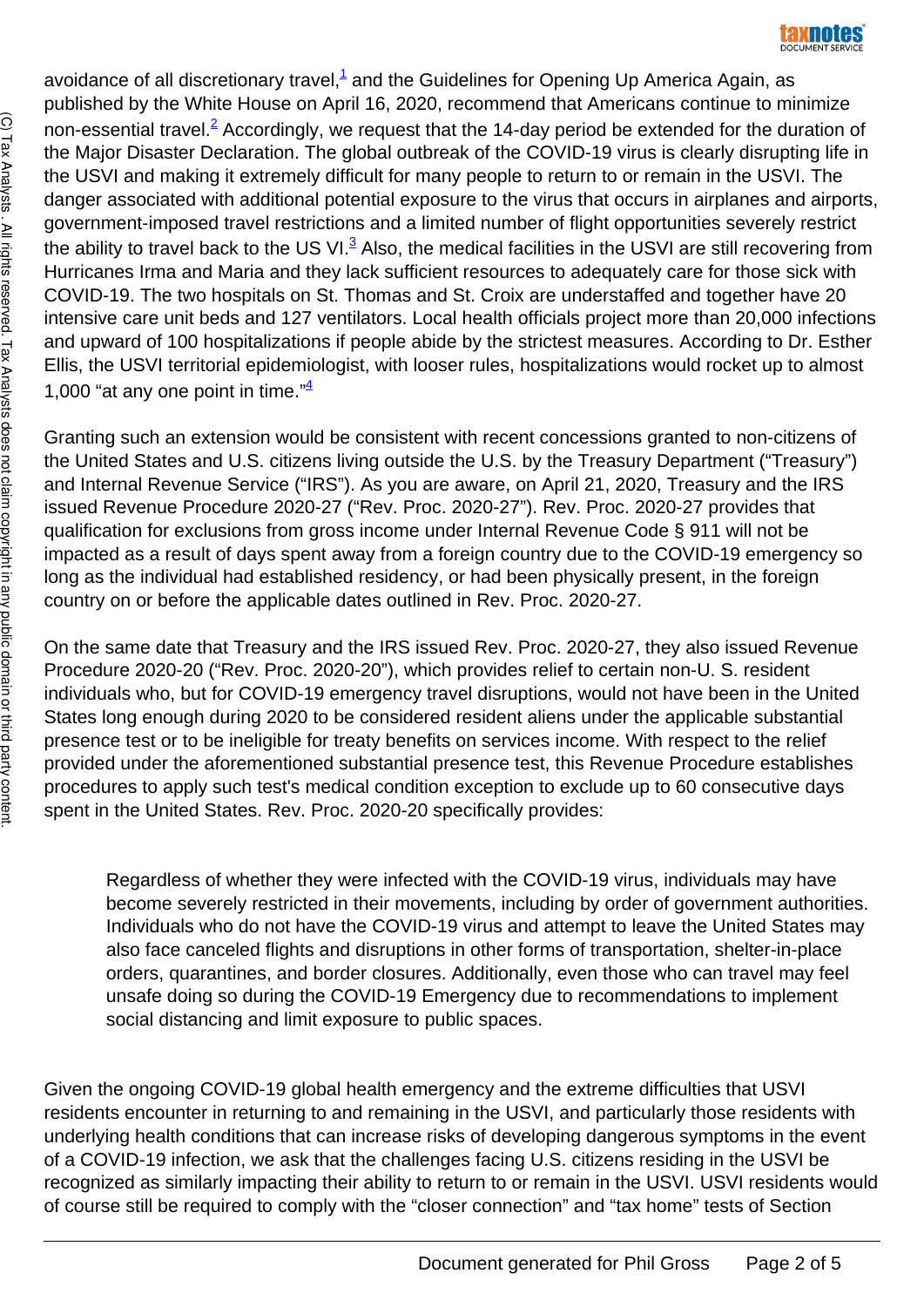

# **Request for Waiver of Hospitalization Requirement in Determining Qualifying Medical Treatment**

We also request a waiver of the current requirement that USVI residents be hospitalized in order for them to be considered present in the USVI for days spent outside of the USVI for medical reasons. Reg. § 1.937-1(c)(3)(i)(B) states that an individual is considered to be present in the USVI on any day that such individual is outside the USVI to receive, or to accompany a family member who is receiving, "qualifying medical treatment." Reg. § 1.937-1(c)(4) generally defines "qualifying medical treatment" as medical treatment provided by or under the supervision of a physician that involves one or more nights of hospitalization, results in the individual being unable to travel back to the USVI and the individual makes all documents and records of such treatment available upon request. We are asking that the aforementioned hospitalization requirement be waived during the COVID-19 virus global health emergency, so long as all the other requirements under Reg. § 1.937-1(c)(4) are complied with. These requirements include having the physician provide documentation as to the name and address of the medical care facility where medical treatment was provided, the name, address, and telephone number for the physician providing the treatment, the date on which the medical treatment was provided, and a certification that includes a reasonably detailed description of the medical treatment and the medical facts supporting the physician's determinations that the treatment was medically necessary.

Under normal circumstances, hospitalization may be a reliable benchmark of a serious medical condition that would warrant granting an exception to the normal USVI presence tests. These are not normal times. During the ongoing COVID-19 virus global health emergency, medical authorities throughout the United States are discouraging hospital treatment for COVID-19 for all but the most critically ill patients. According to the Centers for Disease Control and Prevention,most individuals who suspect they are infected with the COVID-19 virus should not go to the hospital. Individuals should seek medical attention if they "develop emergency warning signs for COVID-19 such as trouble breathing. . . ."<sup>[5](https://www.taxnotes.com/email-pdfAjax-validate#2cj46-0000005)</sup> Other medical experts concur. "As a general rule, people should stay out of the hospital if they don't need to be in the hospital. . . . most cases of COVID seem to be able to be managed at home."<sup>[6](https://www.taxnotes.com/email-pdfAjax-validate#2cj46-0000006)</sup> Moreover, providers "[s]trongly discourage persons who have a mild or moderate disease consistent with CO VID-19-like illness (fever, cough, shortness of breath, or sore throat) and who do not require medical care from leaving their homes. This minimizes the risk of transmission to others, especially health care workers." $\mathbb{Z}$ 

Rev. Proc. 2020-20 allows non-U.S. citizens to meet the Medical Condition Exception to the applicable substantial presence test merely because of the COVID-19 virus global health emergency. We are requesting much less. While we are requesting that the hospitalization requirement to meet the definition of qualifying medical treatment be waived, those U.S. citizens seeking to be considered present in the USVI for days spent outside of the USVI for medical reasons will still have to be under the treatment and/or supervision of a physician and satisfy the specified documentation and production requirements.

\* \* \* \*

Thank you in advance for your attention to this matter. Please let us know if you would like to discuss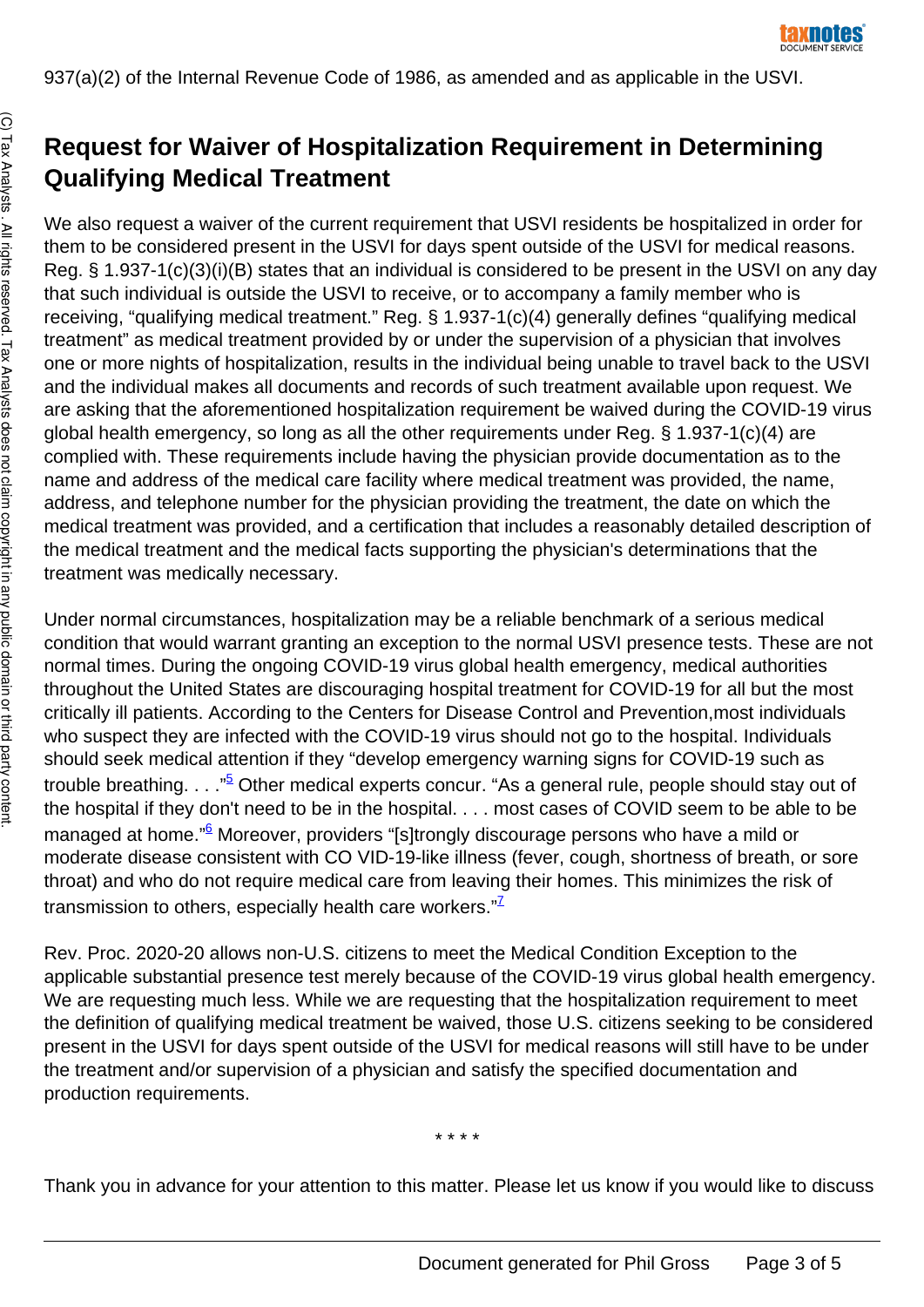our requests or if you would like us to provide any additional information regarding the impact of the COVID-19 virus on the US VI and its residents.

Sincerely yours,

Marjorie Rawls Roberts MARJORIE RAWLS ROBERTS, P.C. Attorneys At Law St. Thomas, U.S. Virgin Islands

### **FOOTNOTES**

<sup>[1](https://www.taxnotes.com/email-pdfAjax-validate#2cj46-0000008)</sup>[https://www.whitehouse.gov/un-content/uploads/2020/03/03.16.20\\_coronavirus-auidance 8.5x11](http://www.whitehouse.tlov/un-content/uploads/202) [315PM.pdf.](http://www.whitehouse.tlov/un-content/uploads/202)

<sup>[2](https://www.taxnotes.com/email-pdfAjax-validate#2cj46-0000009)</sup>[https://www.whitehouse.gov/openingamerica/#guidelines](https://www.whitehouse.gov/openingamerica/%2523guidelines).

<sup>[3](https://www.taxnotes.com/email-pdfAjax-validate#2cj46-0000010)</sup>We note that many USVI residents spend the winter, spring and early summer months in the USVI, but schedule off-island travel during hurricane season and particularly during the active months of August through October. Meteorologists have forecasted above-normal hurricane activity for the 2020 Atlantic hurricane season (see https://www.sciencenews.org/article/weather-forecasters-predict-verryactive-2020-atlantic-hurricane-season) thus potentially impacting the ability to return to or remain in the USVI especially to conduct business from July 1 to November 30.

 $4$ See "Moored in a Fragile Paradise," New York Times, April 17, 2020; [https://www.nytimes.com/2020/04/17/travel/coronavirus-stjohn-caribbean.html](https://www.nvtimes.com/2020/04/17/travel/coronavirus-stiohn-caribbean.html).

<sup>[5](https://www.taxnotes.com/email-pdfAjax-validate#2cj46-0000012)</sup>[https://www.cdc.gov/coronavirus/2019-iicov/if-Vou-are-sick/steps-when-sick.html.](https://www.cdc.gov/coronavirus/2019-iicov/if-Vou-are-sickZsteps-when-sick.html)

[6](https://www.taxnotes.com/email-pdfAjax-validate#2cj46-0000013) [https://www.npr.org/sections/health-shots/2020/04/02/825491635/think-vouve-got-covid-19-here-s](https://www.npr.org/sections/health-shots/2020/04/02/825491635/think-vouve-got-covid-19-here-s-what-doctors-say-about-when-to-seek-help)[what-doctors-say-about-when-to-seek-help](https://www.npr.org/sections/health-shots/2020/04/02/825491635/think-vouve-got-covid-19-here-s-what-doctors-say-about-when-to-seek-help) (quoting Dr. Michelle Ng Gong, Chief of Critical Care Medicine at the Montefiore Health System in New York City).

 $\widehat{\Omega}$